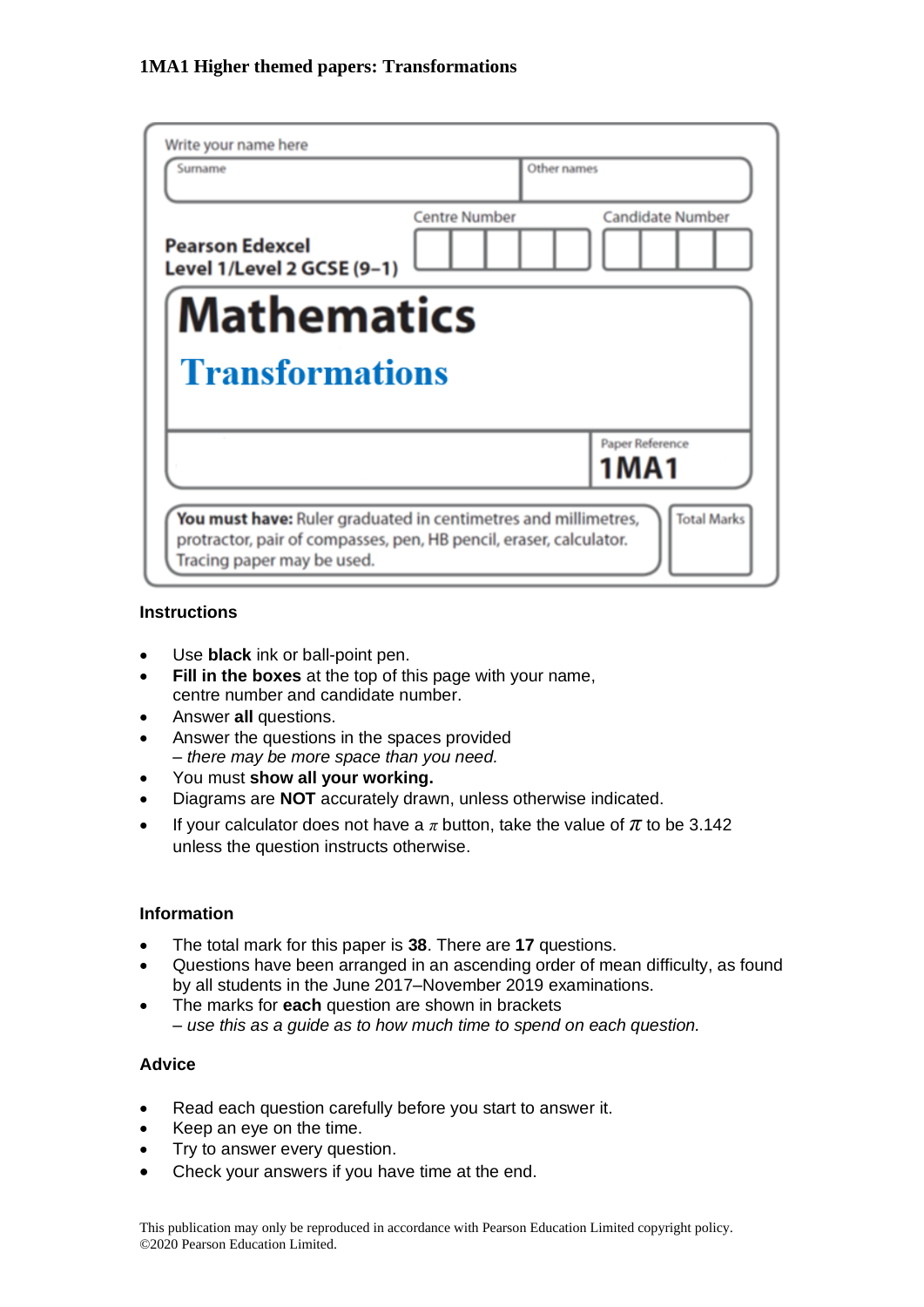

Describe fully the single transformation that maps triangle **P** onto triangle **Q**.

.......................................................................................................................................... .......................................................................................................................................... **(Total for Question 1 is 2 marks) \_\_\_\_\_\_\_\_\_\_\_\_\_\_\_\_\_\_\_\_\_\_\_\_\_\_\_\_\_\_\_\_\_\_\_\_\_\_\_\_\_\_\_\_\_\_\_\_\_\_\_\_\_\_\_\_\_\_\_\_\_\_\_\_\_\_\_\_\_**

**1**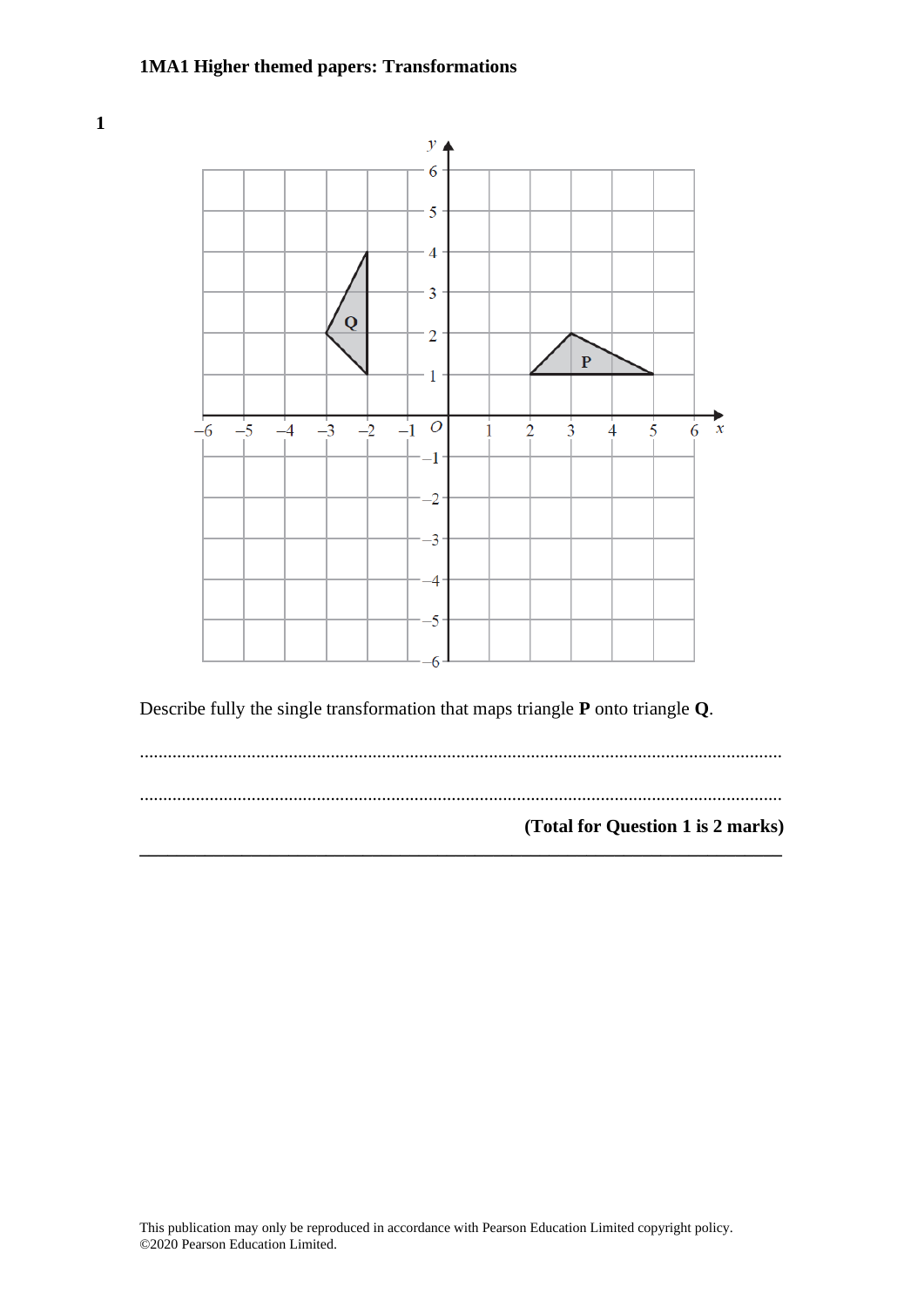

**2**



Describe fully the single transformation that maps triangle **A** onto triangle **B**.

.......................................................................................................................................... .......................................................................................................................................... **(Total for Question 2 is 2 marks) \_\_\_\_\_\_\_\_\_\_\_\_\_\_\_\_\_\_\_\_\_\_\_\_\_\_\_\_\_\_\_\_\_\_\_\_\_\_\_\_\_\_\_\_\_\_\_\_\_\_\_\_\_\_\_\_\_\_\_\_\_\_\_\_\_\_\_\_\_**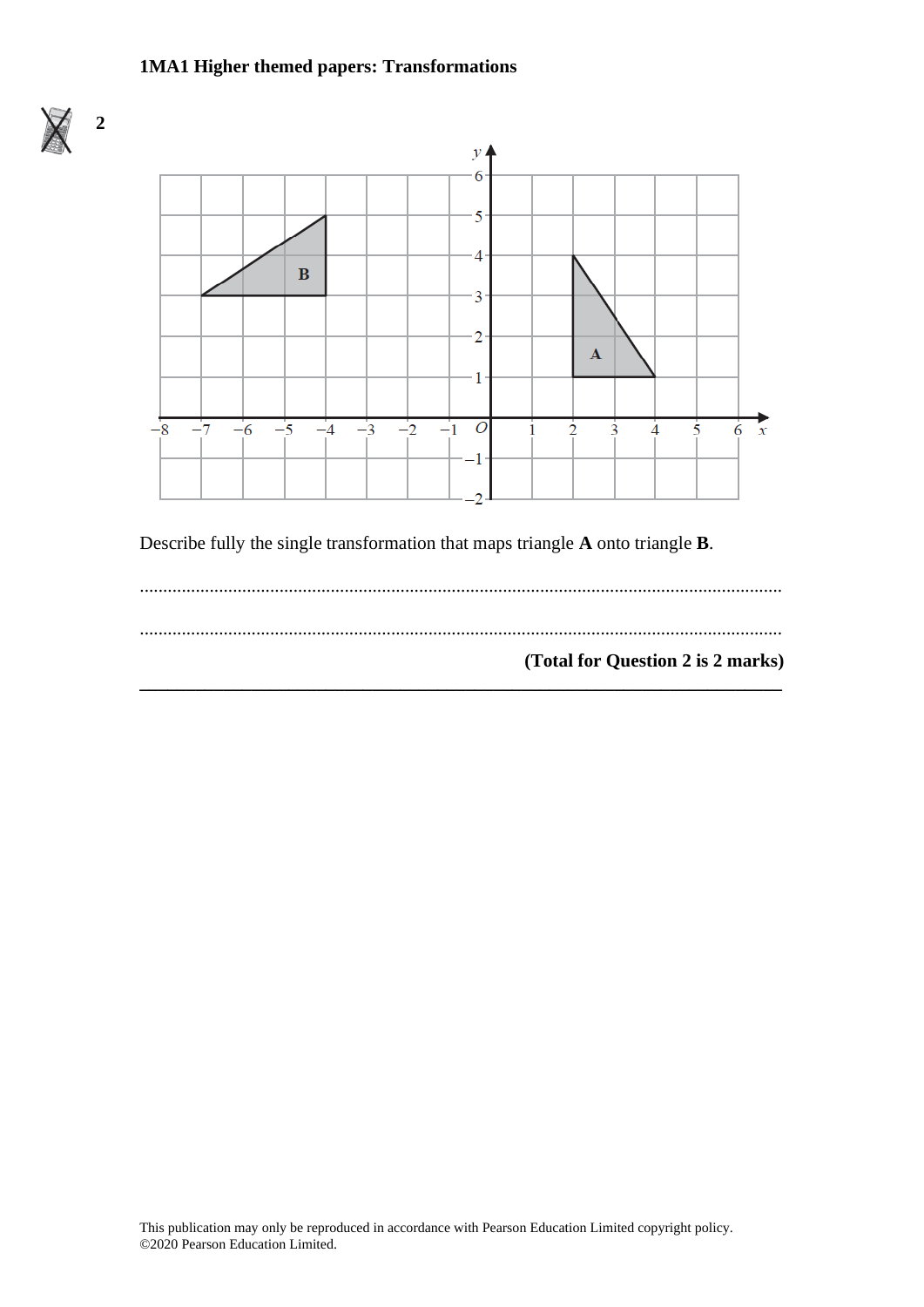

**\_\_\_\_\_\_\_\_\_\_\_\_\_\_\_\_\_\_\_\_\_\_\_\_\_\_\_\_\_\_\_\_\_\_\_\_\_\_\_\_\_\_\_\_\_\_\_\_\_\_\_\_\_\_\_\_\_\_\_\_\_\_\_\_\_\_\_\_\_**

**(Total for Question 3 is 3 marks) (Total for Question 2 is 3 marks)**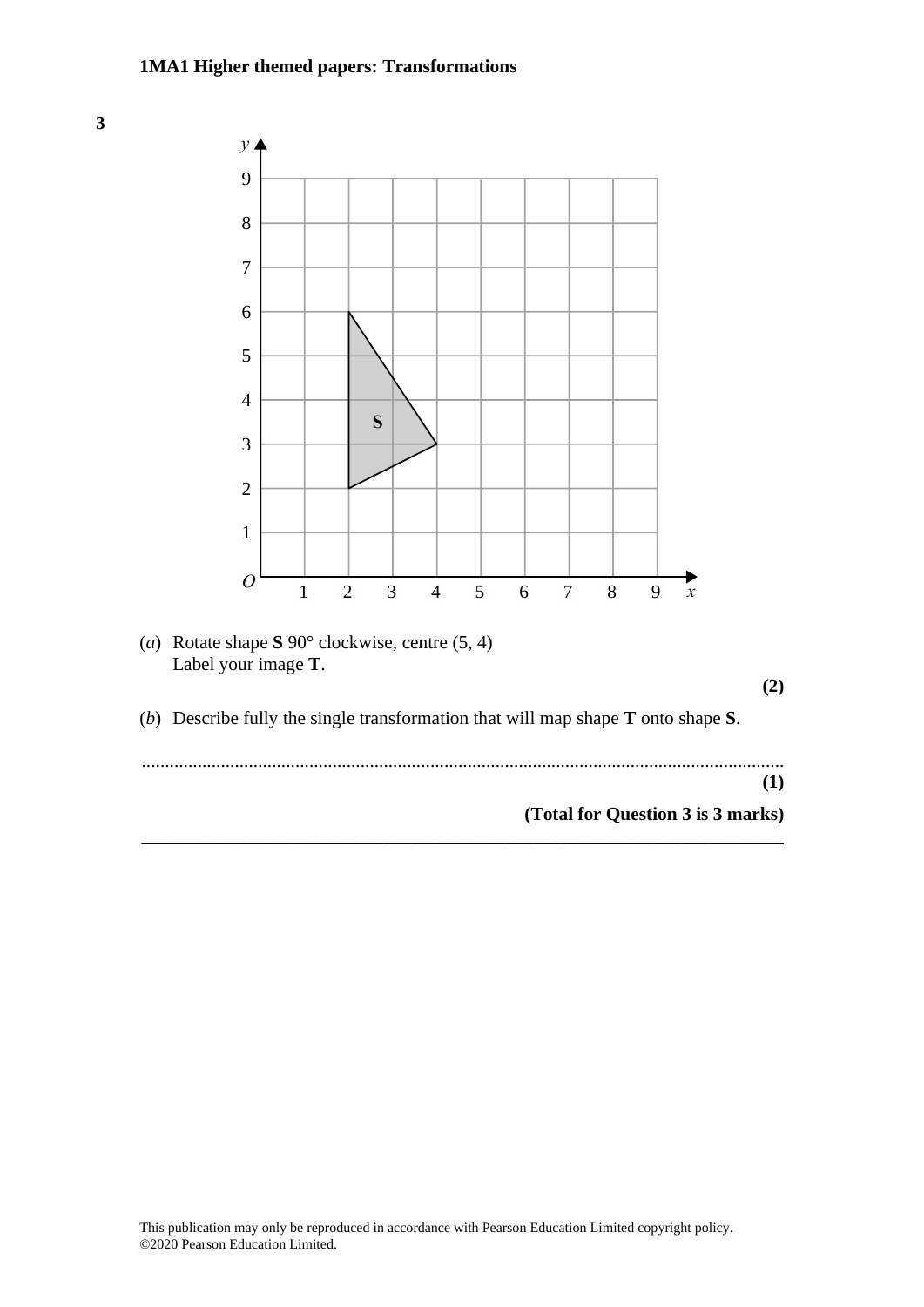

Enlarge shape **A** by scale factor  $\frac{1}{2}$  $\frac{1}{3}$  centre  $(0, 1)$ Enlarge shape **A** by scale factor  $\frac{1}{3}$  centre

(**Total for Question 4 is 2 marks**) **(Total for Question 7 is 2 marks)**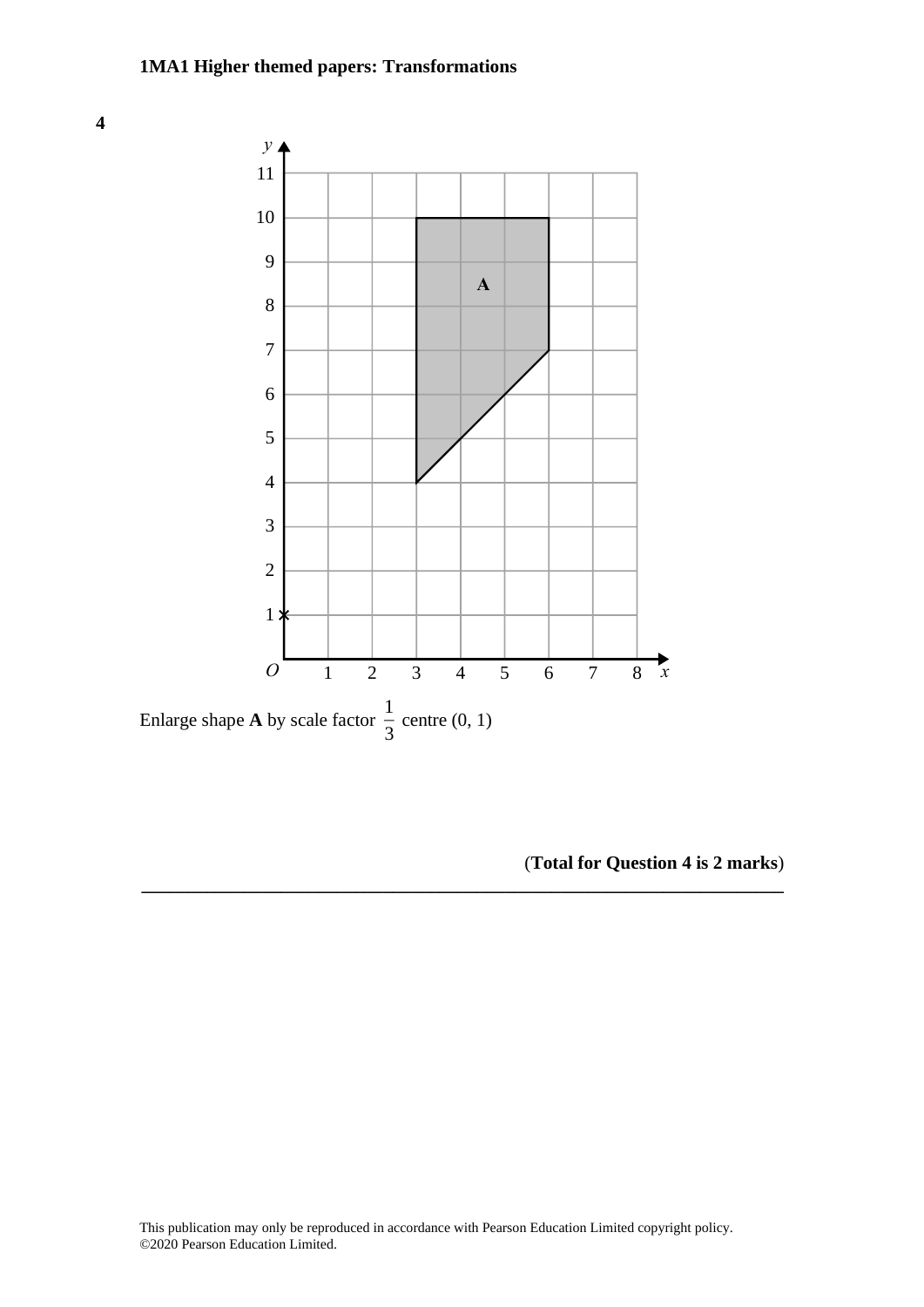**5**



He draws triangle *XYZ*.

(*b*) Explain why Roy's diagram is **not** correct.

.......................................................................................................................................... .......................................................................................................................................... .......................................................................................................................................... **(1) (Total for Question 5 is 2 marks) \_\_\_\_\_\_\_\_\_\_\_\_\_\_\_\_\_\_\_\_\_\_\_\_\_\_\_\_\_\_\_\_\_\_\_\_\_\_\_\_\_\_\_\_\_\_\_\_\_\_\_\_\_\_\_\_\_\_\_\_\_\_\_\_\_\_\_\_\_**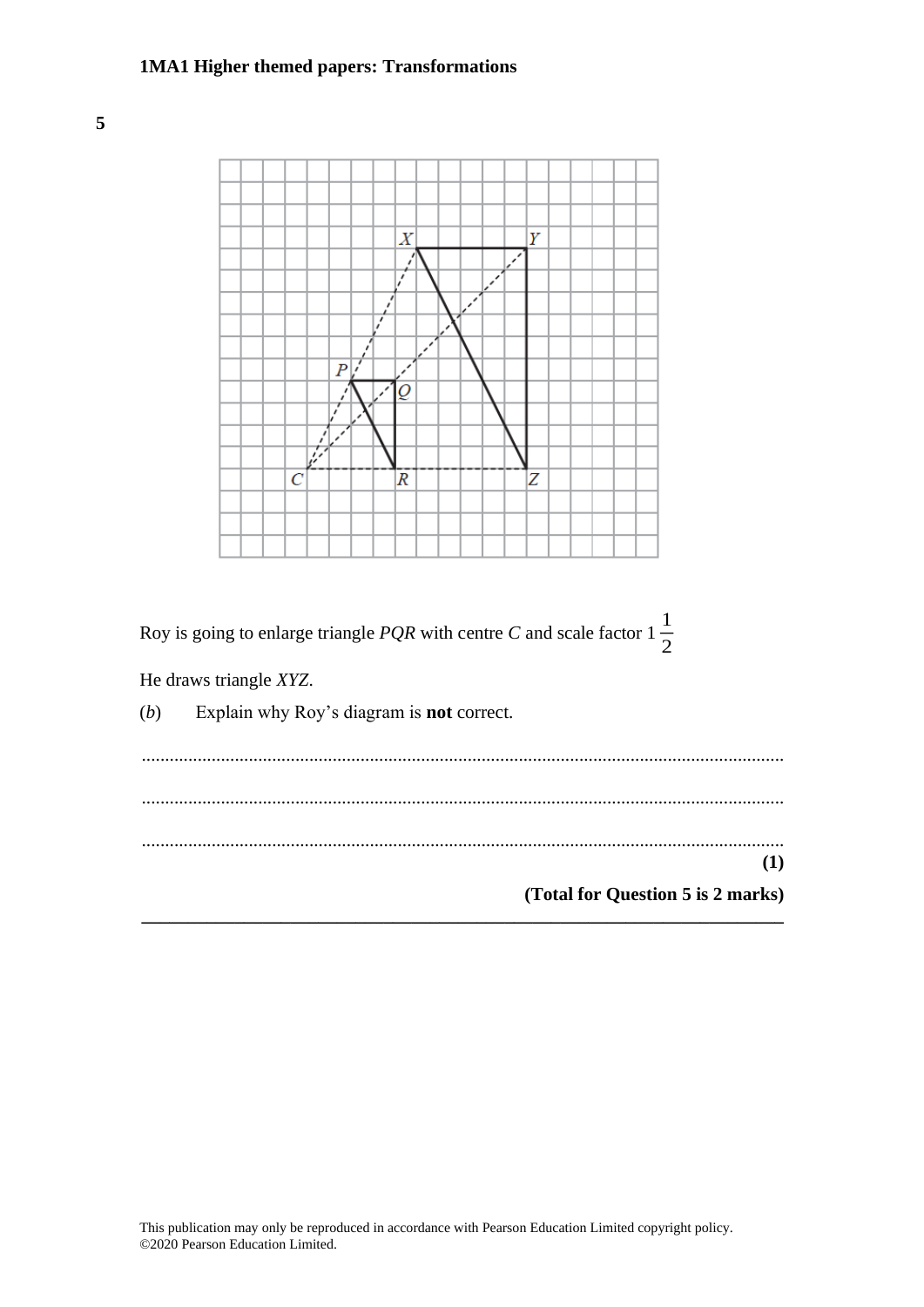



Shape **A** can be transformed to shape **B** by a reflection in the *x*-axis followed by a translation *c d* æ  $\langle$ ö ø ÷

Find the value of *c* and the value of *d*.

*c* = .......................................................

*d* = .......................................................

**(Total for Question 6 is 3 marks)**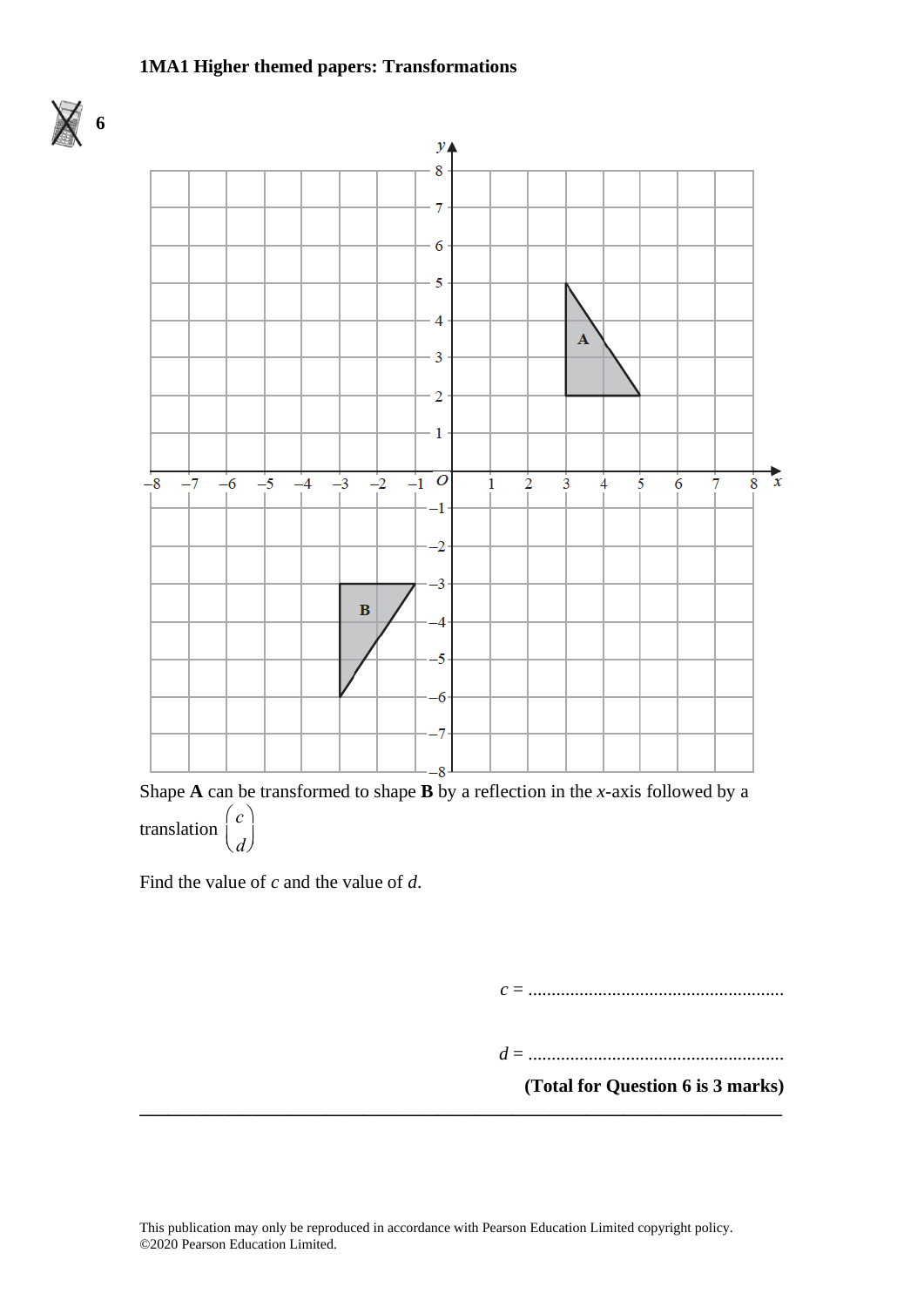



Shape **T** is reflected in the line  $x = -1$  to give shape **R**. Shape **R** is reflected in the line  $y = -2$  to give shape **S**.

Describe the **single** transformation that will map shape **T** to shape **S**. Describe the **single** transformation that will map shape **T** to shape **S**.

.......................................................................................................................................... .......................................................................................................................................... .......................................................................................................................................... (**Total for Question 7 is 2 marks**) **\_\_\_\_\_\_\_\_\_\_\_\_\_\_\_\_\_\_\_\_\_\_\_\_\_\_\_\_\_\_\_\_\_\_\_\_\_\_\_\_\_\_\_\_\_\_\_\_\_\_\_\_\_\_\_\_\_\_\_\_\_\_\_\_\_\_\_\_\_ (Total for Question 7 is 2 marks)**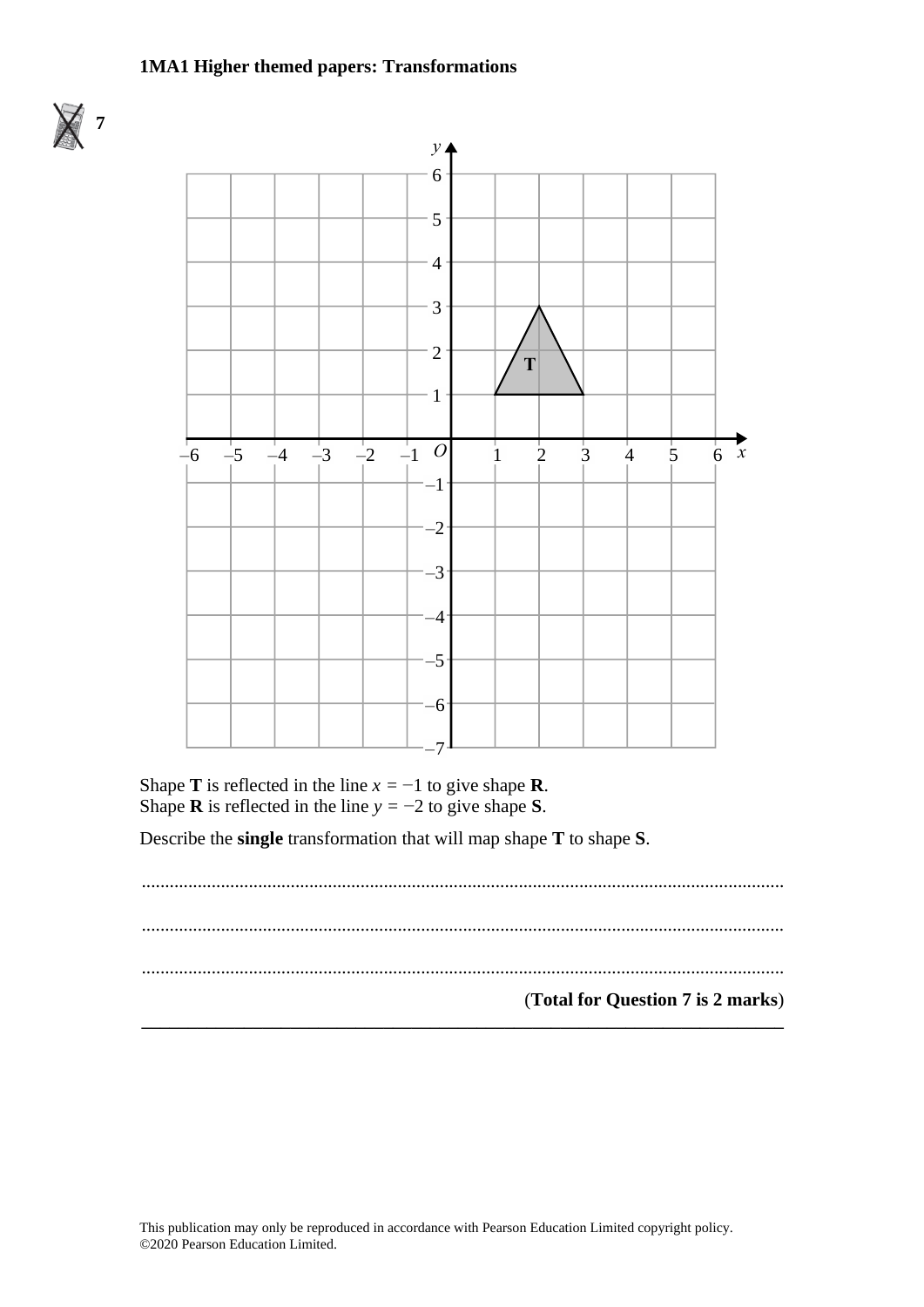**8 5**



- (*a*) Rotate trapezium **T** 180 $^{\circ}$  about the origin. Label the new trapezium **A**.
- (*b*) Translate trapezium **T** by the vector  $\begin{pmatrix} -1 \\ -1 \end{pmatrix}$ sl e e i m **T** e vec o isiale trapezium **1** by the

Label the new trapezium **B**.

**(1) (Total for Question 5 is 2 marks)**

**(1) (1)**

**(Total for Question 8 is 2 marks)**

-3

ö ø ÷

.<br>ا :) ÷

**\_\_\_\_\_\_\_\_\_\_\_\_\_\_\_\_\_\_\_\_\_\_\_\_\_\_\_\_\_\_\_\_\_\_\_\_\_\_\_\_\_\_\_\_\_\_\_\_\_\_\_\_\_\_\_\_\_\_\_\_\_\_\_\_\_\_\_\_\_**

æ  $\setminus$ 

 $\overline{a}$  è ç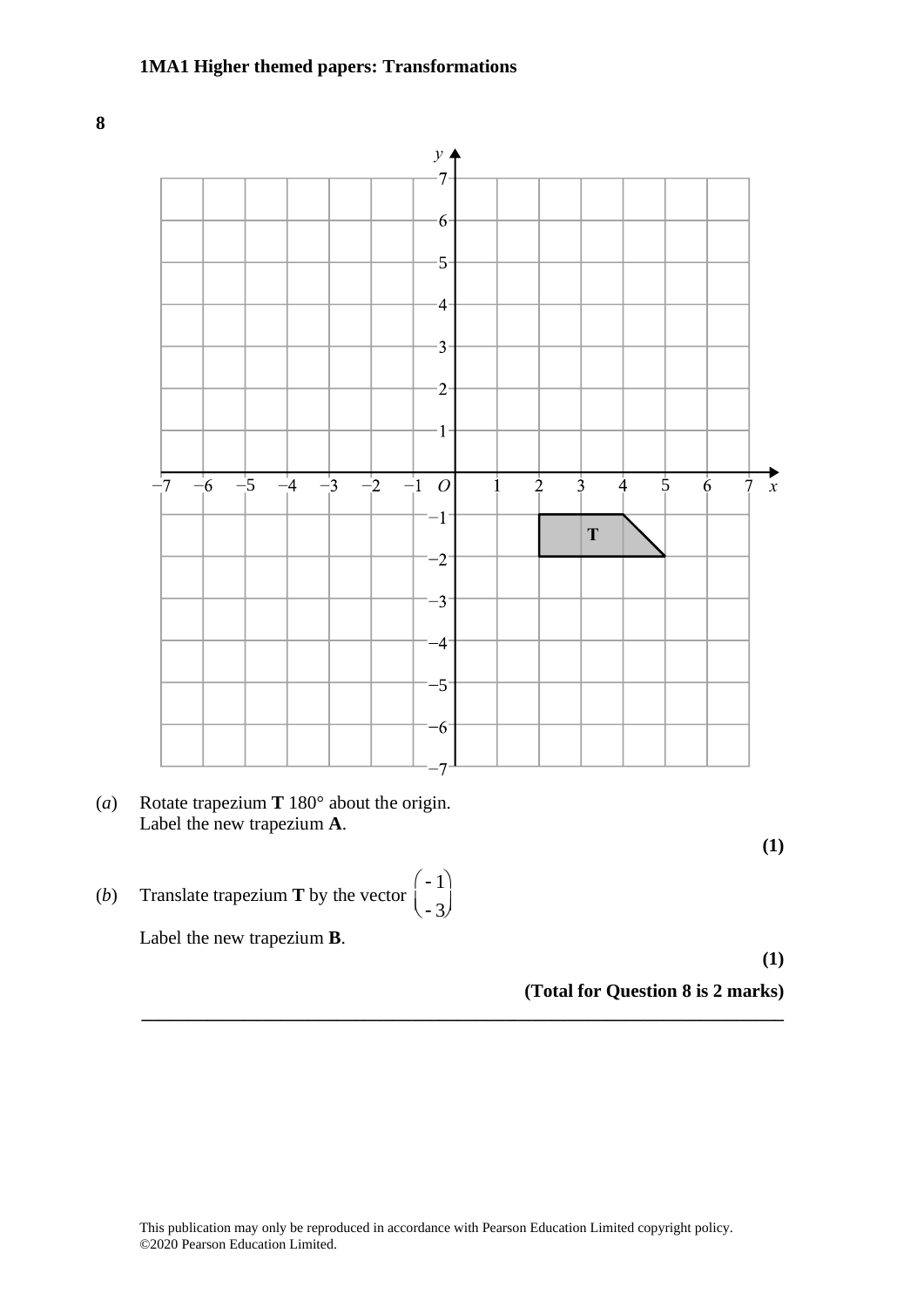**9** The diagram shows triangle **A** drawn on a grid.



Kyle reflects triangle **A** in the *x*-axis to get triangle **B**. Kyle reflects triangle **A** in the *<sup>x</sup>*-axis to ge<sup>t</sup> triangle **B**. He then reflects triangle **B** in the line  $y = x$  to get triangle **C**.

Amy reflects triangle **A** in the line  $y = x$  to get triangle **D**. She is then going to reflect triangle **D** in the *x*-axis to get triangle **E**. She is then going to reflect triangle **D** in the *x*-axis to get triangle

Amy says that triangle **E** should be in the same position as triangle **C**. Amy says that triangle **E** should be in the same position as triangle **C**.

Is Amy correct? You must show how you get your answer.

**(Total for Question 9 is 3 marks)**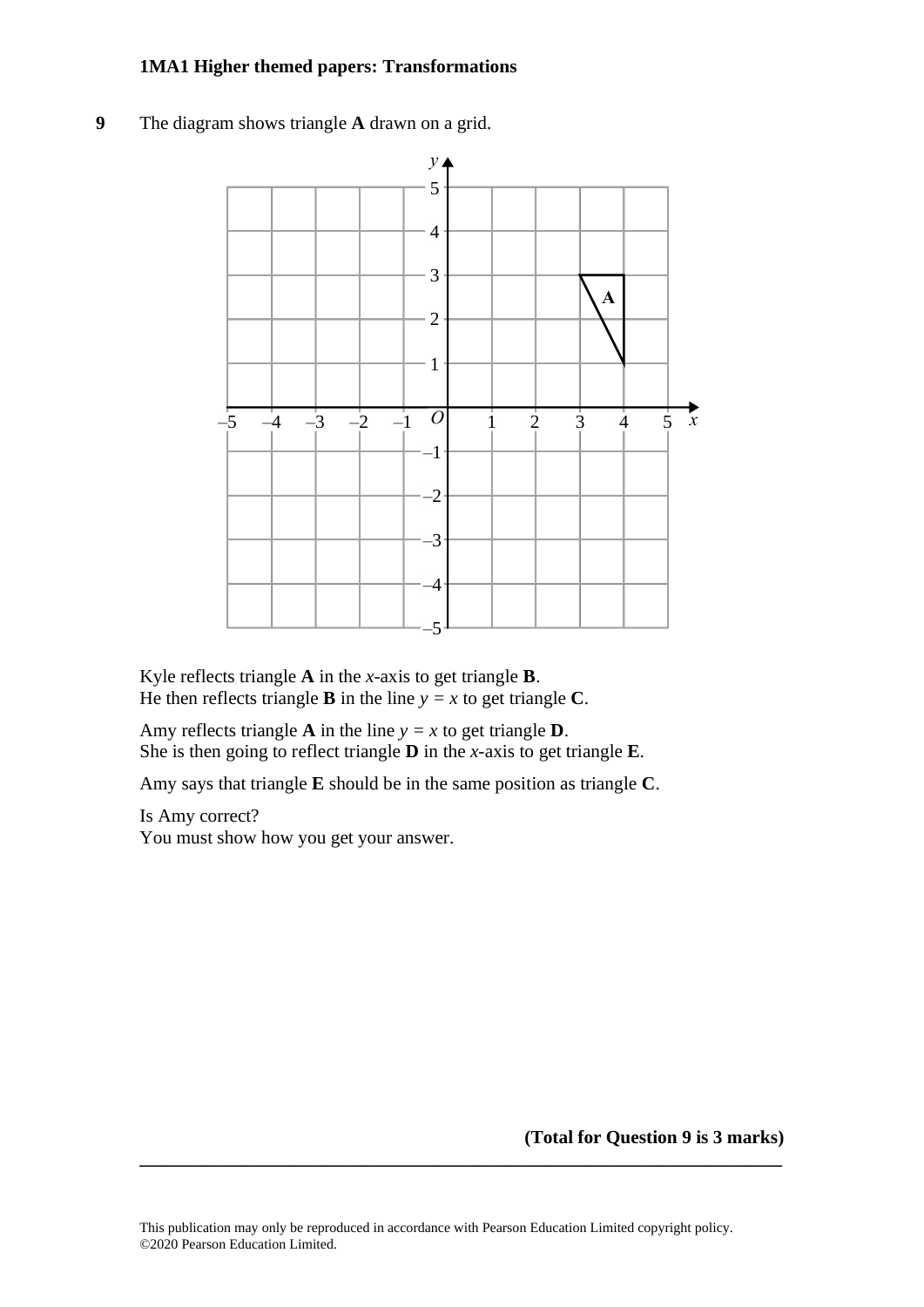**10**



**\_\_\_\_\_\_\_\_\_\_\_\_\_\_\_\_\_\_\_\_\_\_\_\_\_\_\_\_\_\_\_\_\_\_\_\_\_\_\_\_\_\_\_\_\_\_\_\_\_\_\_\_\_\_\_\_\_\_\_\_\_\_\_\_\_\_\_\_\_**

Enlarge triangle **A** by scale factor 2.5 with centre (0, 1)

**(Total for Question 10 is 2 marks)**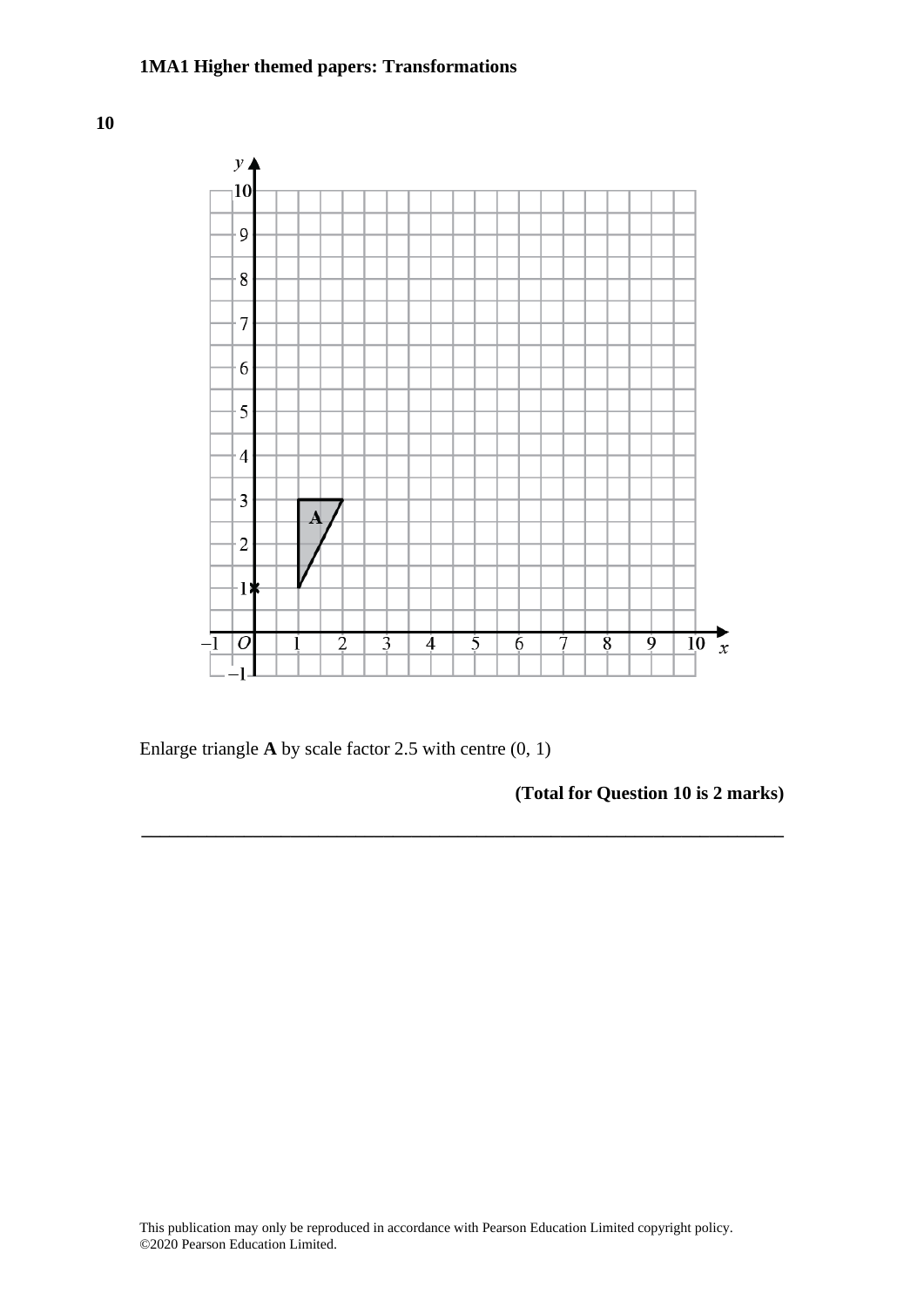

Triangle **P** is reflected in the line  $y = -x$  to give triangle **Q**. Triangle **Q** is reflected in the line  $x = -1$  to give triangle **R**.

**9** Martin truncates the number *N* to 1 digit.

Describe fully the single transformation that maps triangle **R** to triangle **P**. Describe fully the single transformation that maps triangle **R** to triangle **P**.

**\_\_\_\_\_\_\_\_\_\_\_\_\_\_\_\_\_\_\_\_\_\_\_\_\_\_\_\_\_\_\_\_\_\_\_\_\_\_\_\_\_\_\_\_\_\_\_\_\_\_\_\_\_\_\_\_\_\_\_\_\_\_\_\_\_\_\_\_\_**

.......................................................................................................................................... **(Total for Question 8 is 3 marks)**

**(Total for Question 11 is 3 marks)**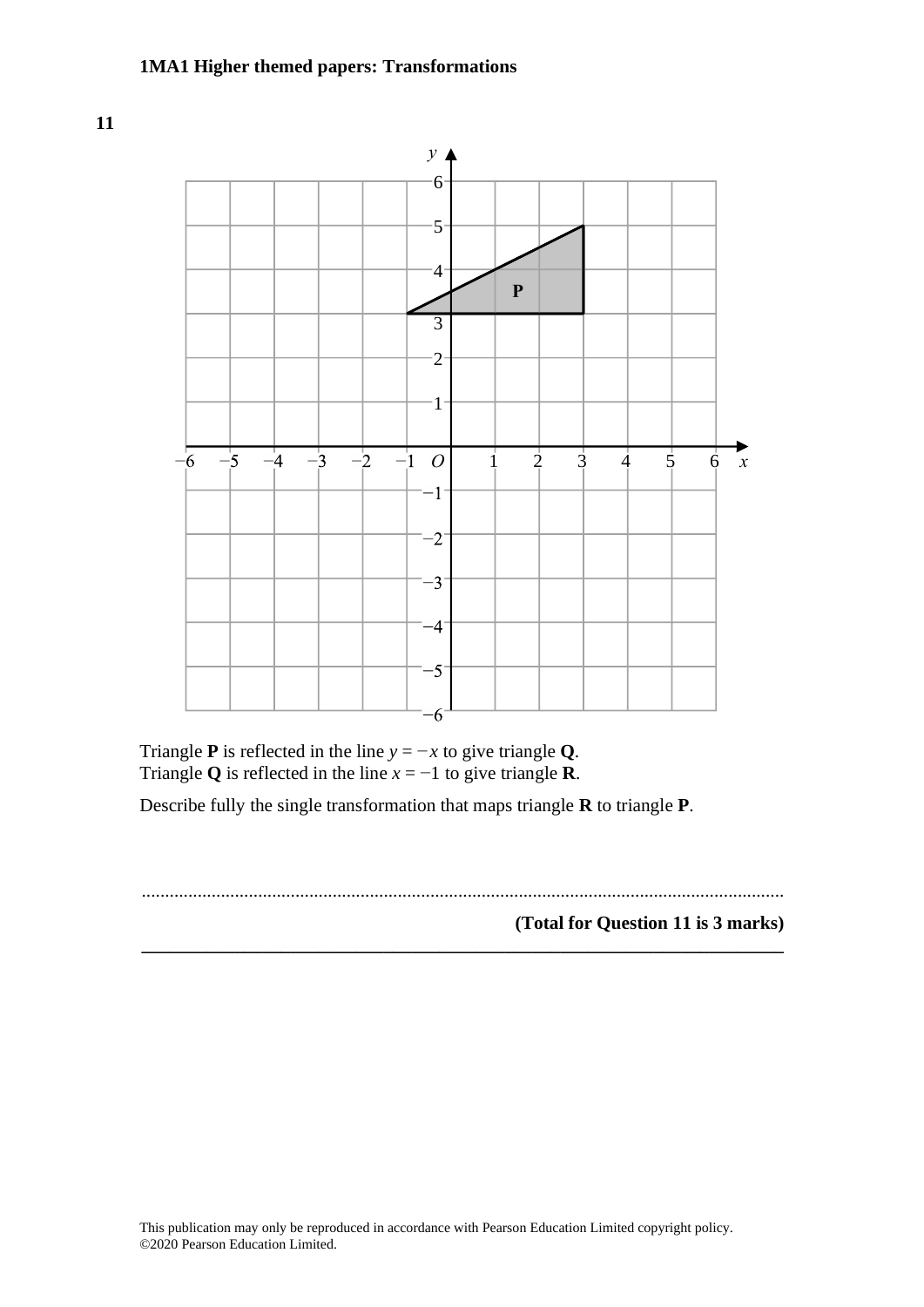

Triangle A is transformed by the combined transformation of a rotation of 180° about the

> $\setminus$ ø ÷

point (−2, 0) followed by a translation with vector  $\begin{bmatrix} -3 \\ 1 \end{bmatrix}$  2 æ  $\langle$ e<br><sup>2</sup> One point on triangle **A** is invariant under the combined transformation.

One point on triangle A is invariant under the combined transformation.

Find the coordinates of this point.

(............................ , ............................) **(Total for Question 20 is 2 marks)**

**(Total for Question 12 is 2 marks) \_\_\_\_\_\_\_\_\_\_\_\_\_\_\_\_\_\_\_\_\_\_\_\_\_\_\_\_\_\_\_\_\_\_\_\_\_\_\_\_\_\_\_\_\_\_\_\_\_\_\_\_\_\_\_\_\_\_\_\_\_\_\_\_\_\_\_\_\_**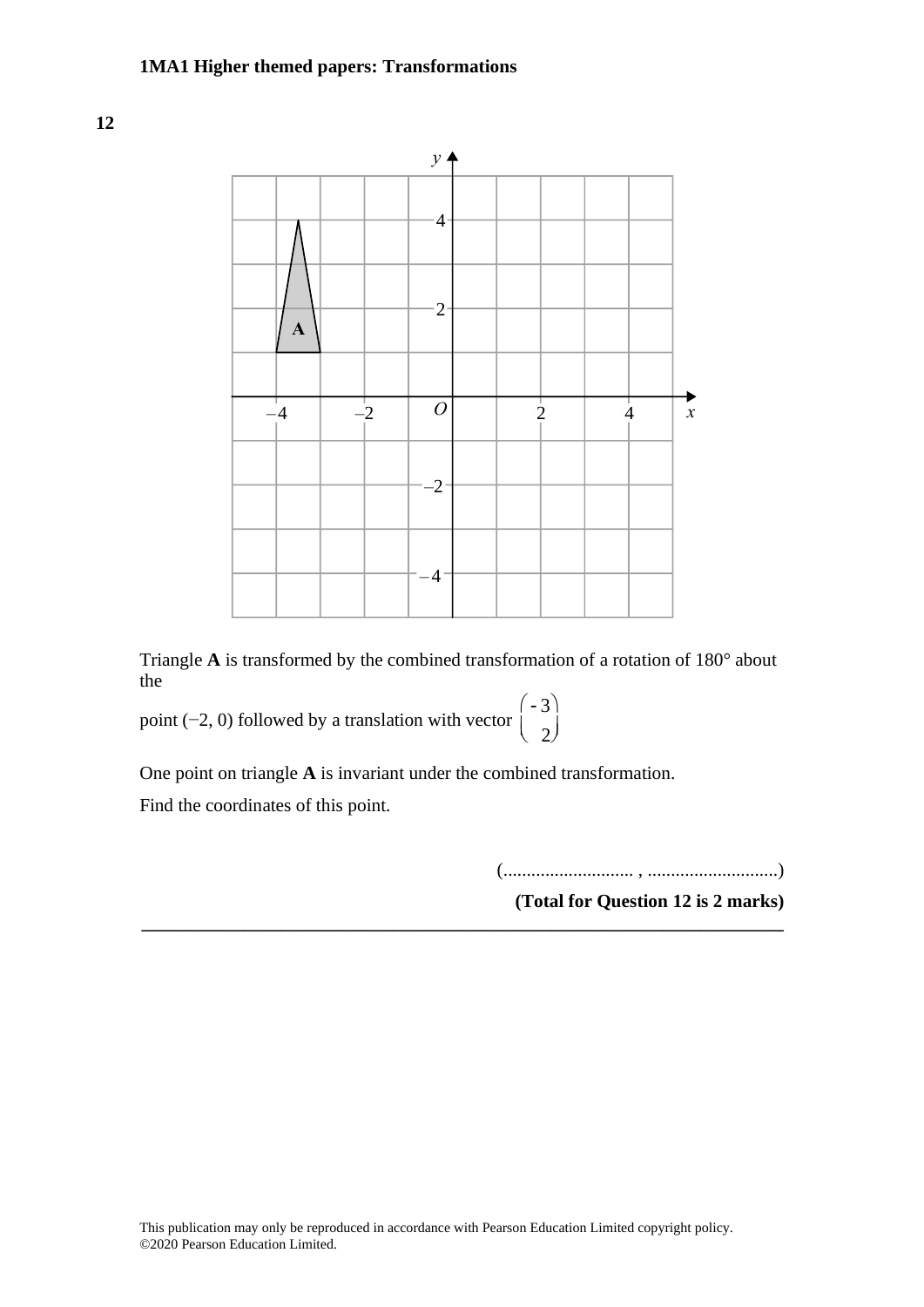

### **(Total for Question 13 is 2 marks)**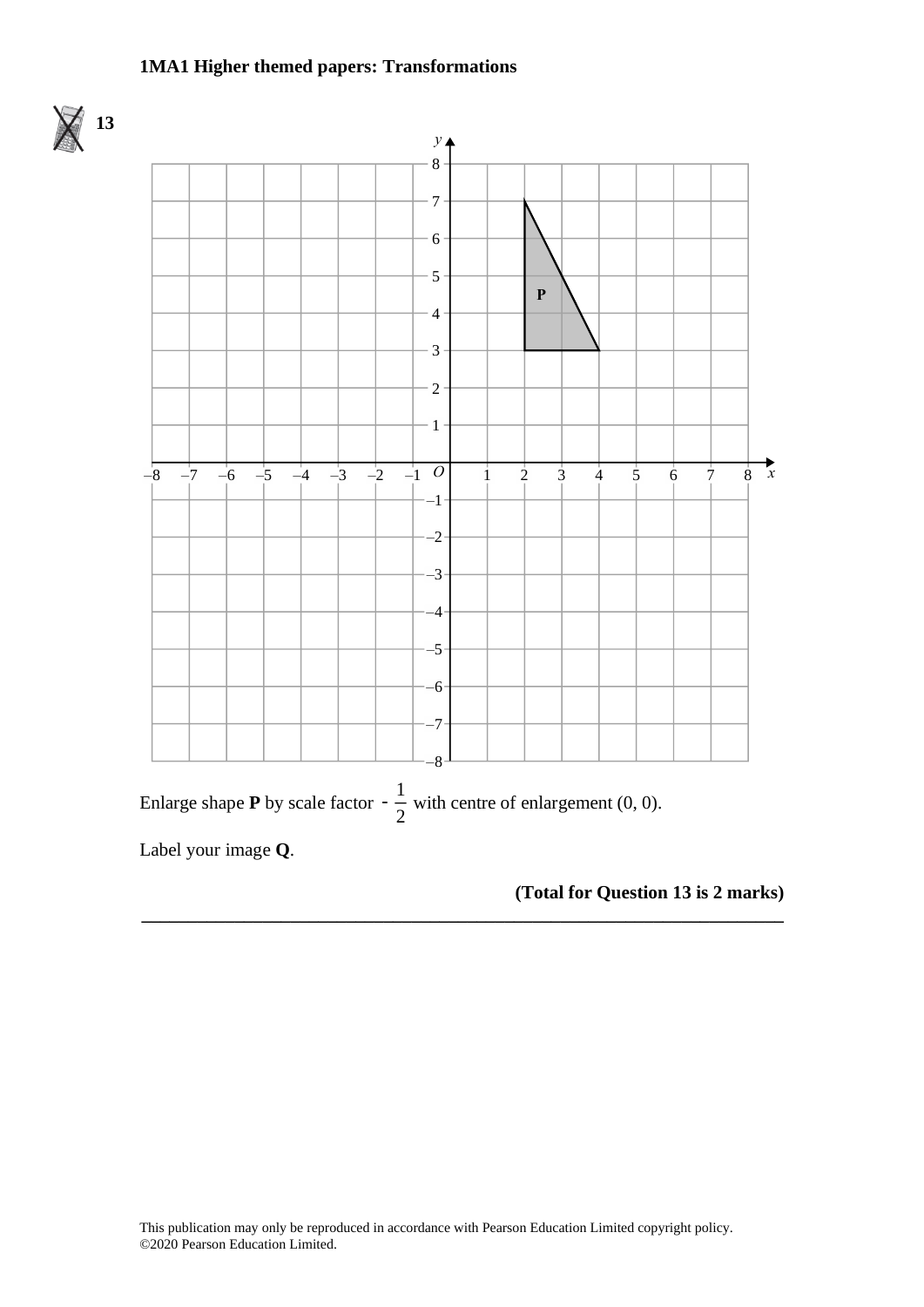

Describe fully the single transformation that maps triangle **A** onto triangle **B**. Describe fully the single transformation that maps triangle **A** onto triangle **B**.

.......................................................................................................................................... **(Total for Question 13 is 2 marks)**

**(Total for Question 14 is 2 marks)**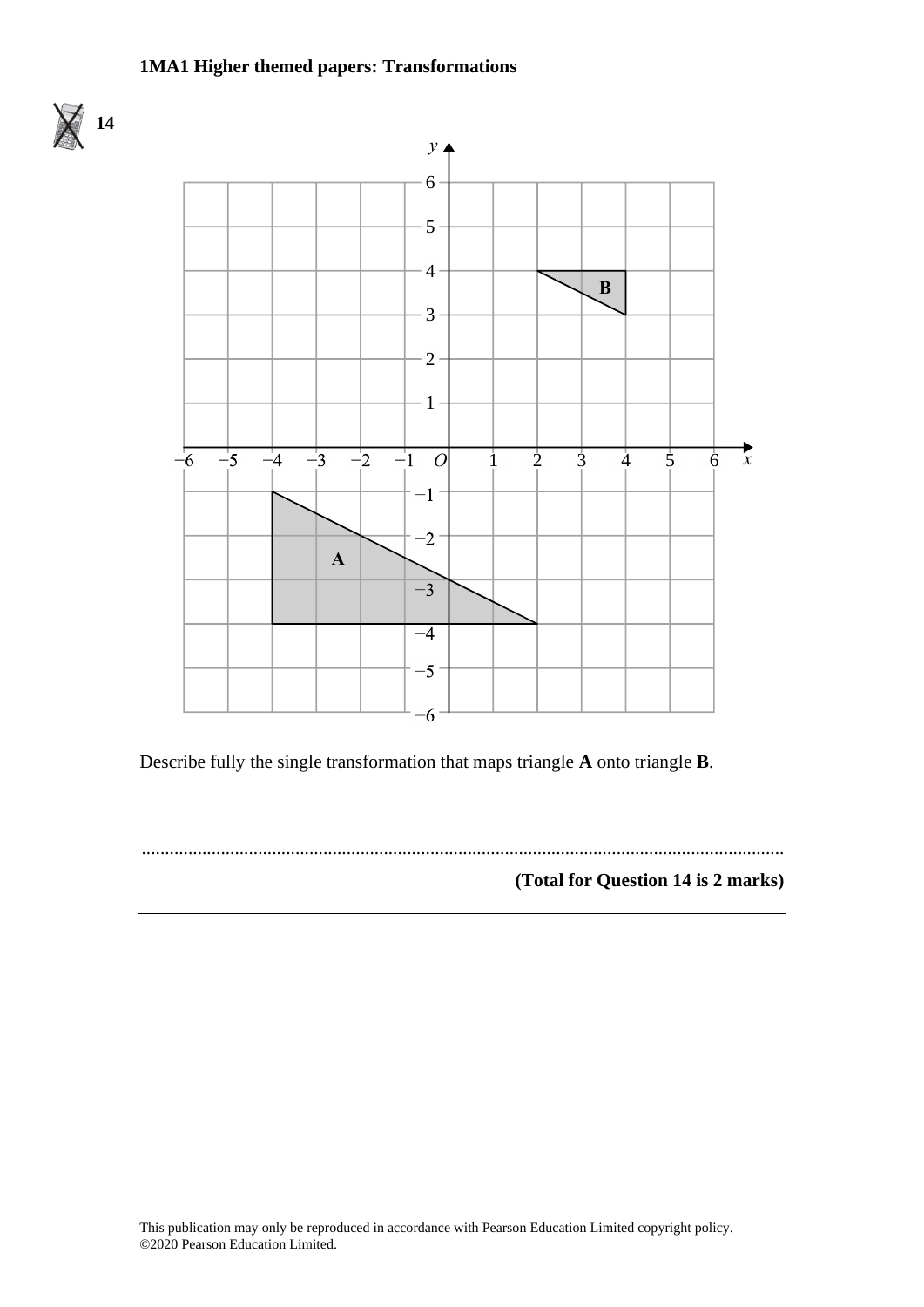



Describe fully the single transformation that maps triangle **M** onto triangle **N**.

.......................................................................................................................................... .......................................................................................................................................... **(Total for Question 15 is 2 marks)**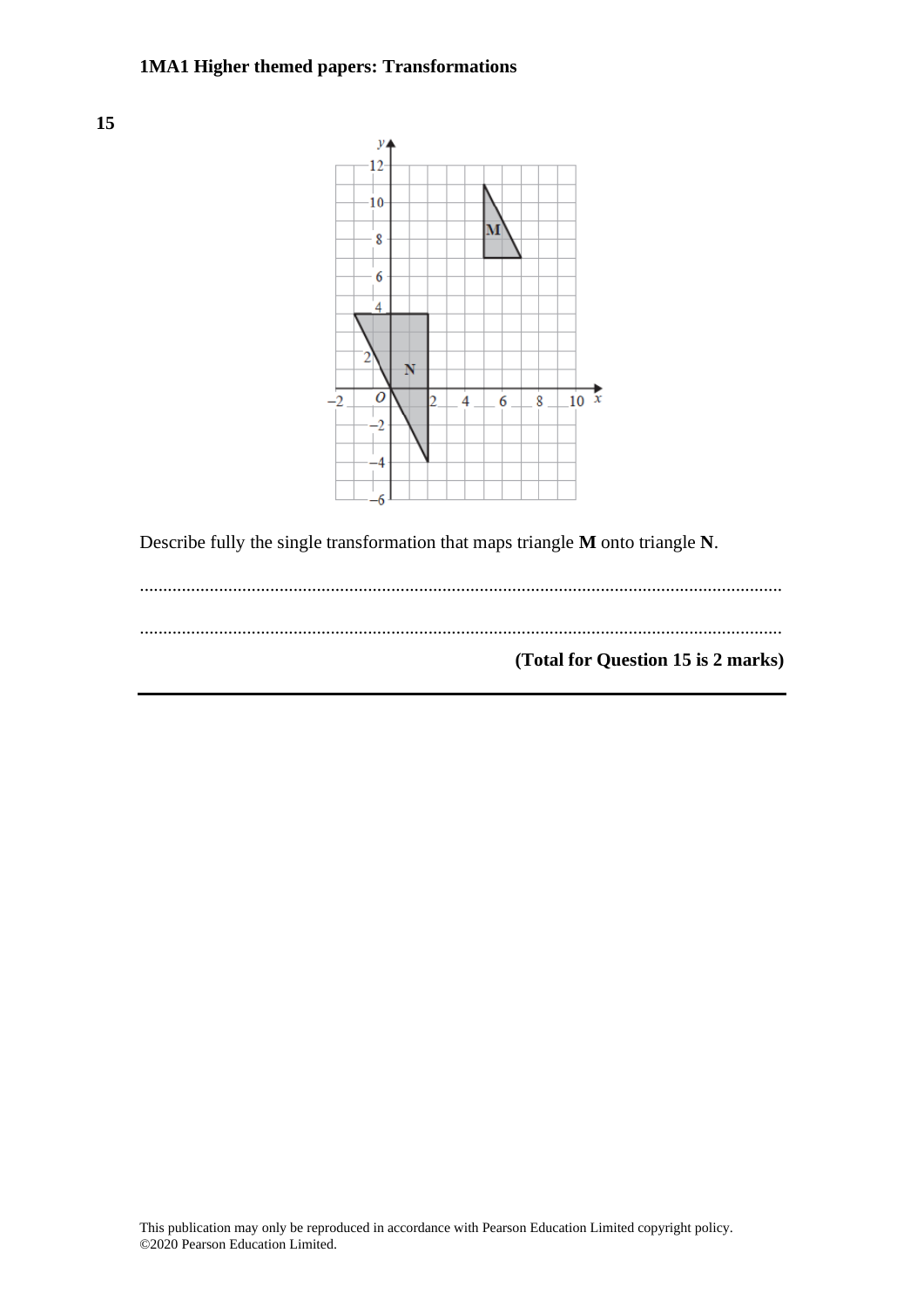

Square *ABCD* is transformed by a combined transformation of a reflection in the line  $x = -1$ 

followed by a rotation.

Under the combined transformation, two vertices of the square *ABCD* are invariant.

Describe fully one possible rotation.

..........................................................................................................................................

**\_\_\_\_\_\_\_\_\_\_\_\_\_\_\_\_\_\_\_\_\_\_\_\_\_\_\_\_\_\_\_\_\_\_\_\_\_\_\_\_\_\_\_\_\_\_\_\_\_\_\_\_\_\_\_\_\_\_\_\_\_\_\_\_\_\_\_\_\_**

**(Total for Question 16 is 2 marks)**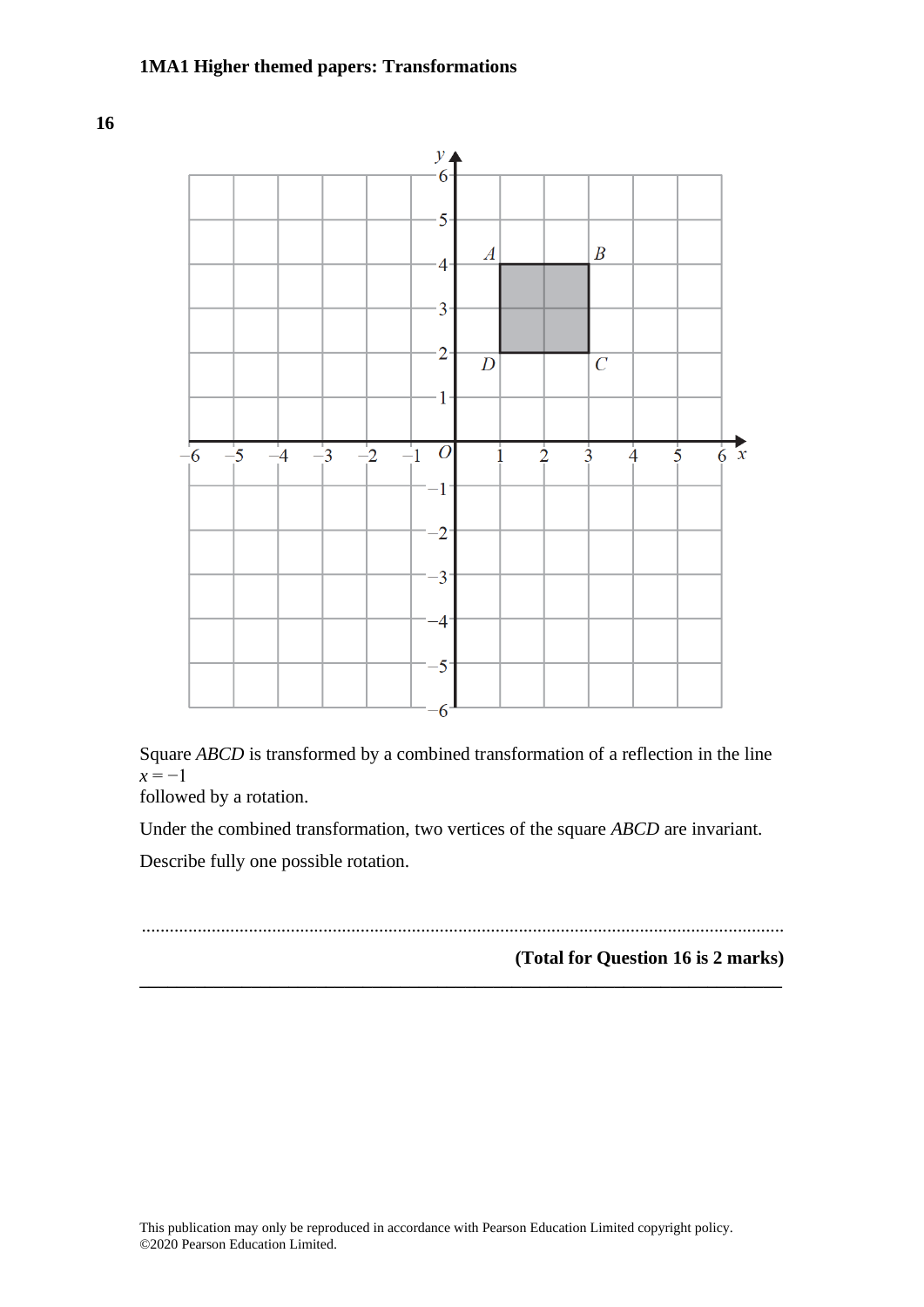**17**



The shaded shape is rotated  $180^\circ$  about the point  $(2, 2)$ 

(a) How many of the vertices of the shaded shape are invariant?

....................................................... **(1)**